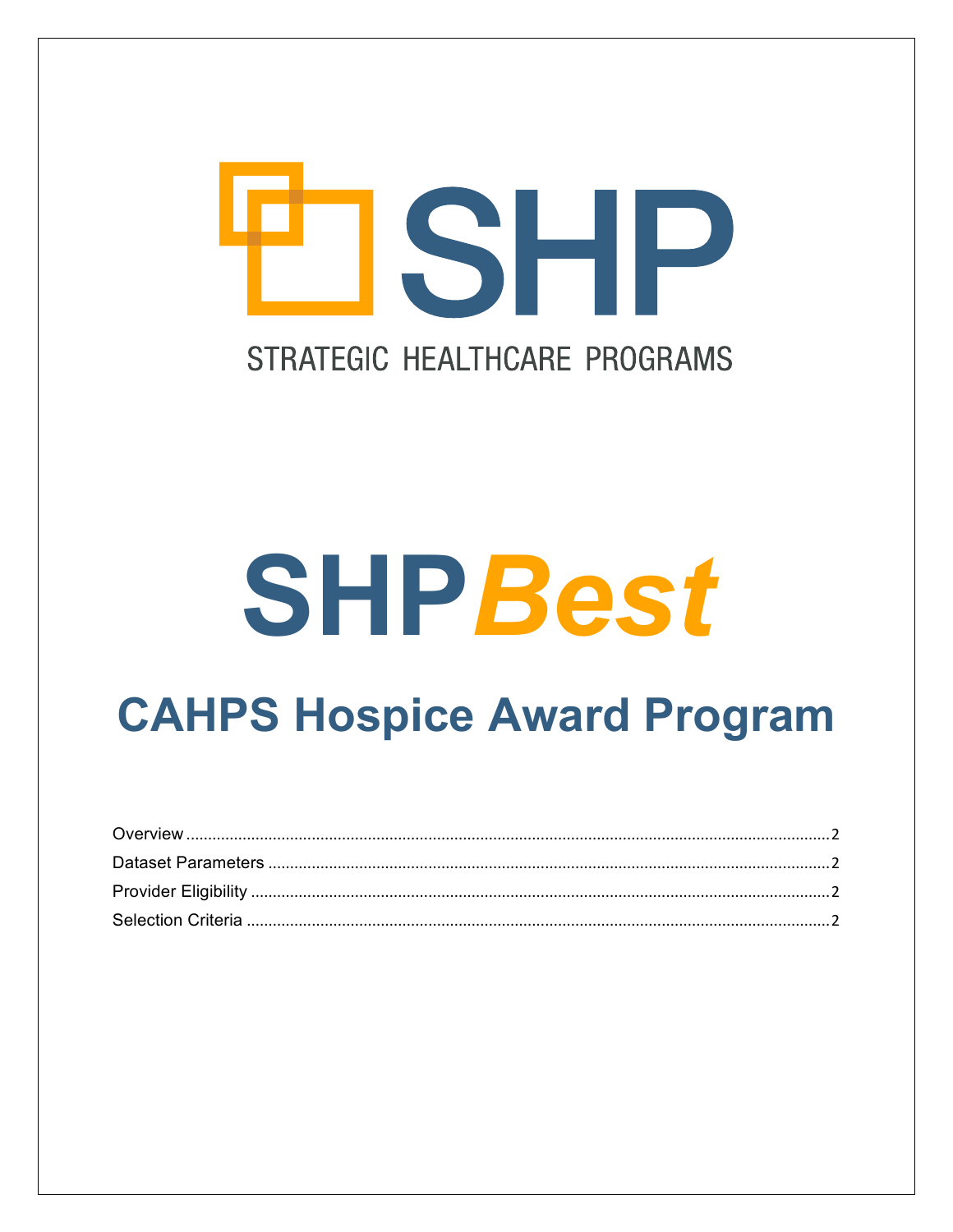#### <span id="page-1-0"></span>**Overview**

The annual SHP*Best*™ program was created to acknowledge hospice providers that consistently provide high quality service to families and caregivers of patients receiving hospice care. All eligible CAHPS Hospice clients in the SHP database are ranked in order to identify the recipients for each of 3 possible awards. The provider with the best Overall Score in the SHP database receives the Best-of-the-Best Award. Providers that rank in the top 5% receive the *Premier Performer* award. Providers that rank in the top 20% receive the **Superior Performer** award.

#### <span id="page-1-1"></span>Dataset Parameters

The following parameters are used to select the dataset that is used for the SHPBest award.

**Date Ranges:** The Sample Months of January – December for the previous calendar year are used when selecting the surveys that will be included for each annual award. For example, the awards distributed in 2017 would include survey data for the sample months of January 2016 – December 2016.

**Payers:** All payers are included.

#### <span id="page-1-2"></span>Provider Eligibility

In order to be eligible for the award, providers must meet the following criteria:

**Participation**: Providers must have used SHP as their CAHPS Hospice survey vendor in each quarter of the year for which awards are being distributed. For example, to be eligible to receive an award for the 2016 calendar year, a provider would need to have used SHP as their survey vendor for at least one month in all 4 quarters of 2016.

**Survey Volume**: The provider would need to have at least 15 completed surveys returned in the period. This number was chosen to ensure statistical significance when ranking scores, as well as coincide with the fact that CMS plans to require 30 completed surveys for 8 quarters in order to publish CAHPS Hospice scores on Hospice Compare.

#### <span id="page-1-3"></span>Selection Criteria

Awards are determined based on the ranking of the Overall Score for a provider against all eligible providers in the SHP database for the calendar year for which awards are being distributed.